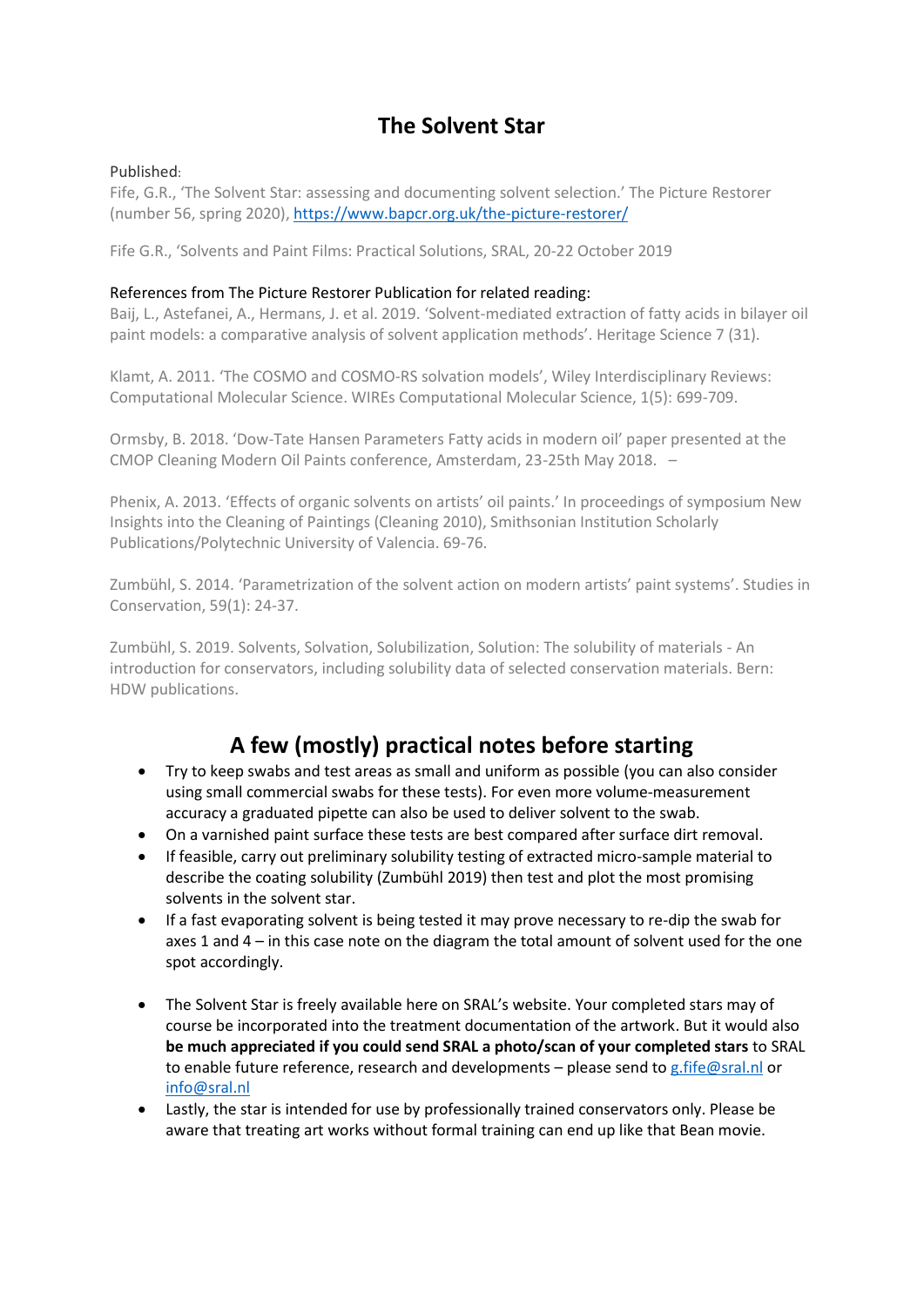## **What you need**

- 1. 5 solvents
- 2. swabs, tweezers, used-swab container
- 3. a small measuring cylinder (or pipette)
- 4. a timer
- 5. coloured pens/pencils
- 6. a ruler
- 7. a solvent star

## **How it works**

# **STEP 1** *fill in the painting details (title/artist/date etc)*

## **STEP 2** *filling in the first 3 axes*

#### Axis 1. Test spot A - see also video 1

- Select a spot representative of an area to be cleaned.
- Prepare a small swab
- A small amount of the selected solvent for testing is poured into a small measuring cylinder and the volume noted.
- A small cotton swab is moistened in the cylinder, lifted out (noting volume change in cylinder) and then directly held (without rolling/rubbing) to the surface at this spot A. A timer is started from the moment the cotton swab makes contact.
- Lift the swab to check surface at the noted time intervals, and mark this axis with a small coloured spot **as soon as** any dissolution is noted. (if none occurs after 60 seconds place cross at the origin). See picture 1

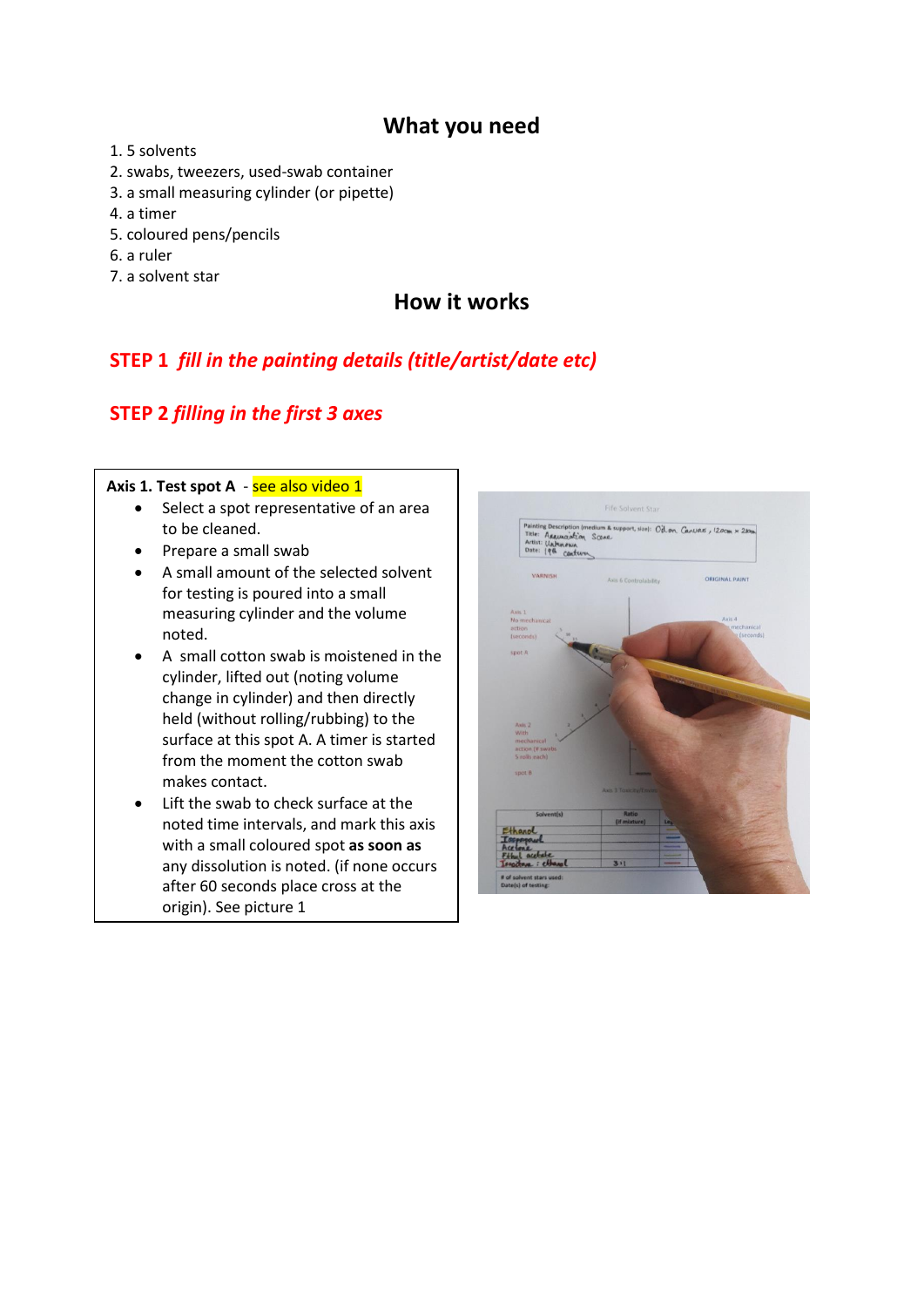#### Axis 2. Test spot B – see also video 2

- Select a new spot (but also representative of an area to be cleaned).
- Prepare 5 small swabs
- Repeat the above process for axis one but instead of just holding the swab on the surface, introduce a gentle mechanical action with five very small rolls. If dissolution has not occurred change swab and repeat this (up to five swabs), stopping **as soon as** any dissolution is noted. Mark a similar spot on this axis refering to the number of the swab at which dissolution occurs. (If none occurs after five swabs place cross at the origin).



### **Axis 3. Mark solvent safety/health/environmental** considerations

• See accompanying SRAL solvent list – or [http://learning.chem21.eu/medi](http://learning.chem21.eu/media/pdf/24/tools-and-guides-a4.pdf) [a/pdf/24/tools-and-guides](http://learning.chem21.eu/media/pdf/24/tools-and-guides-a4.pdf)[a4.pdf,](http://learning.chem21.eu/media/pdf/24/tools-and-guides-a4.pdf) [https://ec.europa.eu/environme](https://ec.europa.eu/environment/chemicals/reach/reach_en.htm) [nt/chemicals/reach/reach\\_en.ht](https://ec.europa.eu/environment/chemicals/reach/reach_en.htm) [m](https://ec.europa.eu/environment/chemicals/reach/reach_en.htm) https://echa.europa.eu/support/ registration/

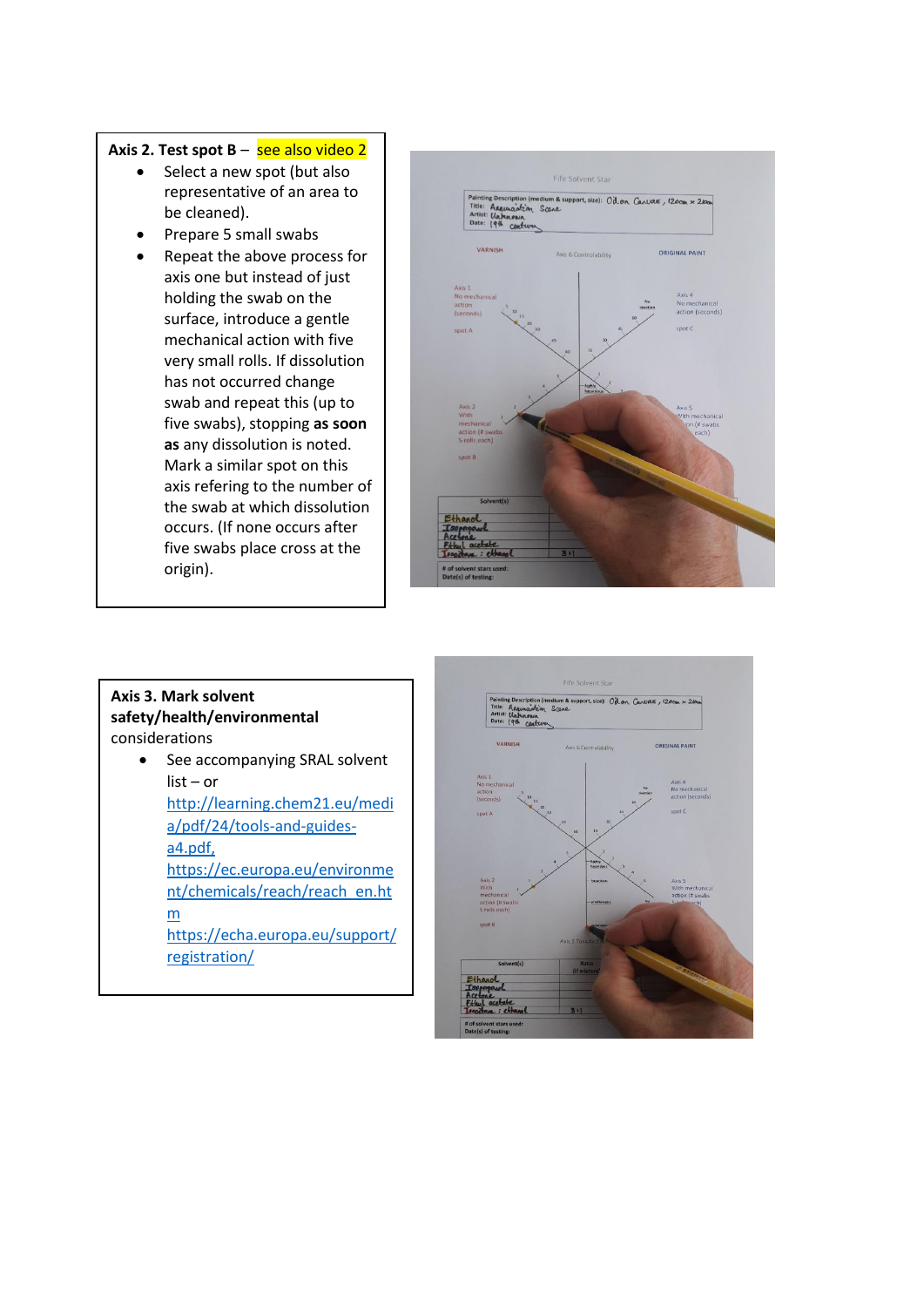**Join the first 3 spots you have generated for this first solvent.**



Repeat and similarly document these tests in step 2 for the five solvents you have selected. After doing so you will have a partially completed diagram like this.



## **STEP 3** *assessing the first 3 axes*

If any of the five show sufficient promise (i.e. fast action) make some slightly larger cleaning windows with your leading solvent(s). Then move on to STEP 4

*If none have proven satisfactory consider new solvent types and repeat Step 2.* 

## **STEP 4** *filling in the last 3 axes*

### **Axis 4. Testing spot(s) C**

• Selecting **your most promising solvent** carry out similar steps as for axis one but on a spot representative of the original paint surface. *If using a small cleaning window from previous testing, allow sufficient evaporation time (atleast 30 mins) beforehand.* Repeat in as various and many spots as felt required to account for different paint types/colour. Check the swab at the noted time intervals. If at any moment during the 60 seconds there is any indication of swelling/solubility/pigment loss etc. abort testing with this solvent and note time. If only a specific colour/type shows sensitivity this can be noted in the comments section.

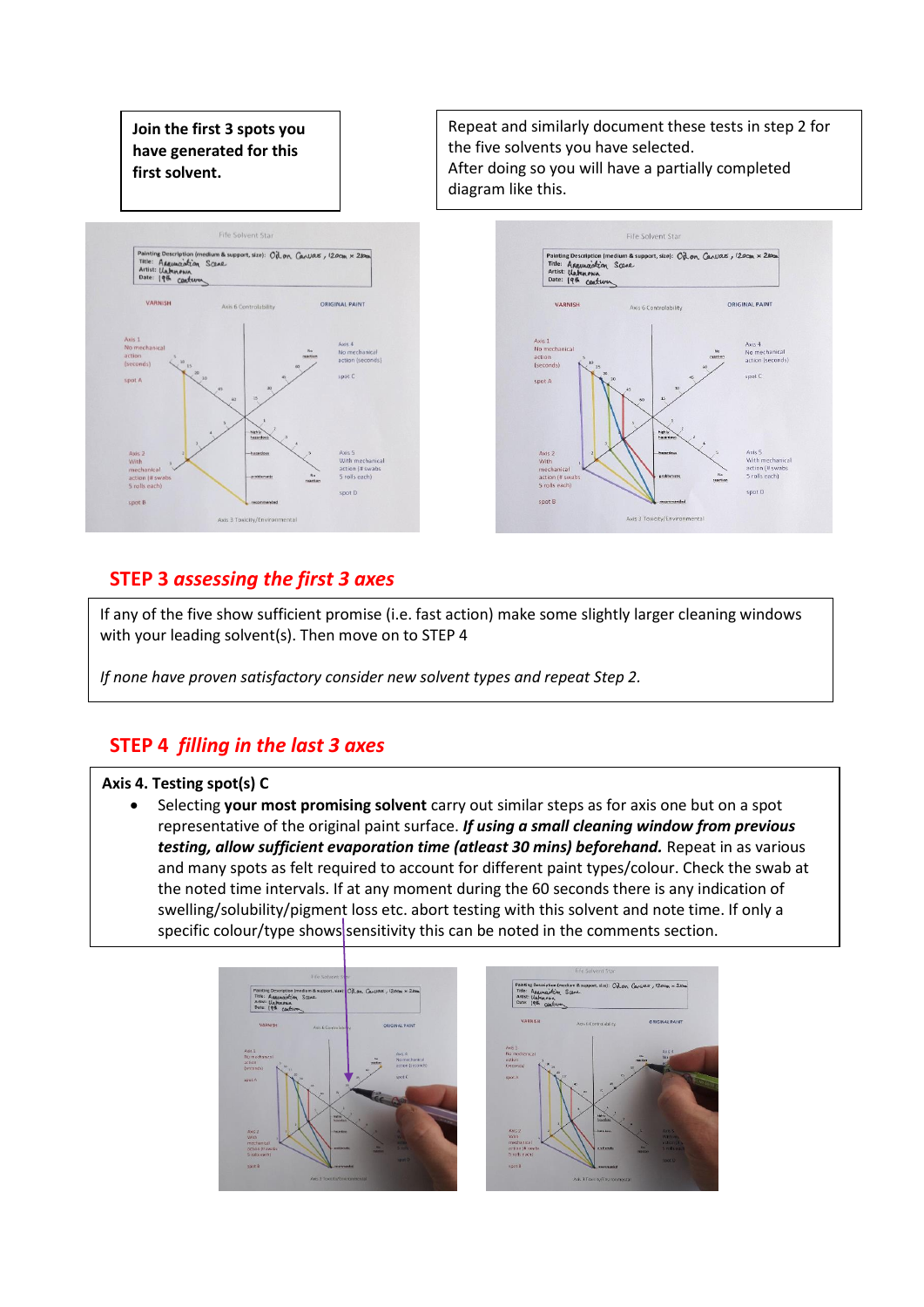#### **Axis 5. Testing spot(s) D**

• Similar steps as for axis two are now repeated on a spot representative of the original paint surface. Again, if using a small cleaning window from previous testing, allow sufficient evaporation time (atleast 30 mins) beforehand, and repeat in as various and many spots as felt required to account for different paint types/colour. Check the swab(s) continously. If at any moment there is any indication of swelling/solubility/pigment loss etc. abort test and note swab number. If only a specific colour/type shows sensitivity this can be noted in the comments section (page 2).



#### **Axis 6. Mark controlability**

• On this axis you can express your feeling/comfort with the cleaning action. The better your feeling, the further from the origin you place a small spot. You can also use this axis, for example, to note (dis)satisfaction with the appearance of the revealed surface after testing.

### **STEP 5** *assessing the solvent*

**Join the 6 spots you have generated for your solvent. Generally the broader the star for an individual solvent, the more successful the result** – whilst normally any paint sensitivity noted during testing spots C and D would negate the use of that solvent. If you are completely satisfied with your leading solvent you may proceed with STEP 6. If you are **not** satisfied, or have similarly promising results in step 2 with several of the tested solvents, you can rather repeat step 3 for these also.